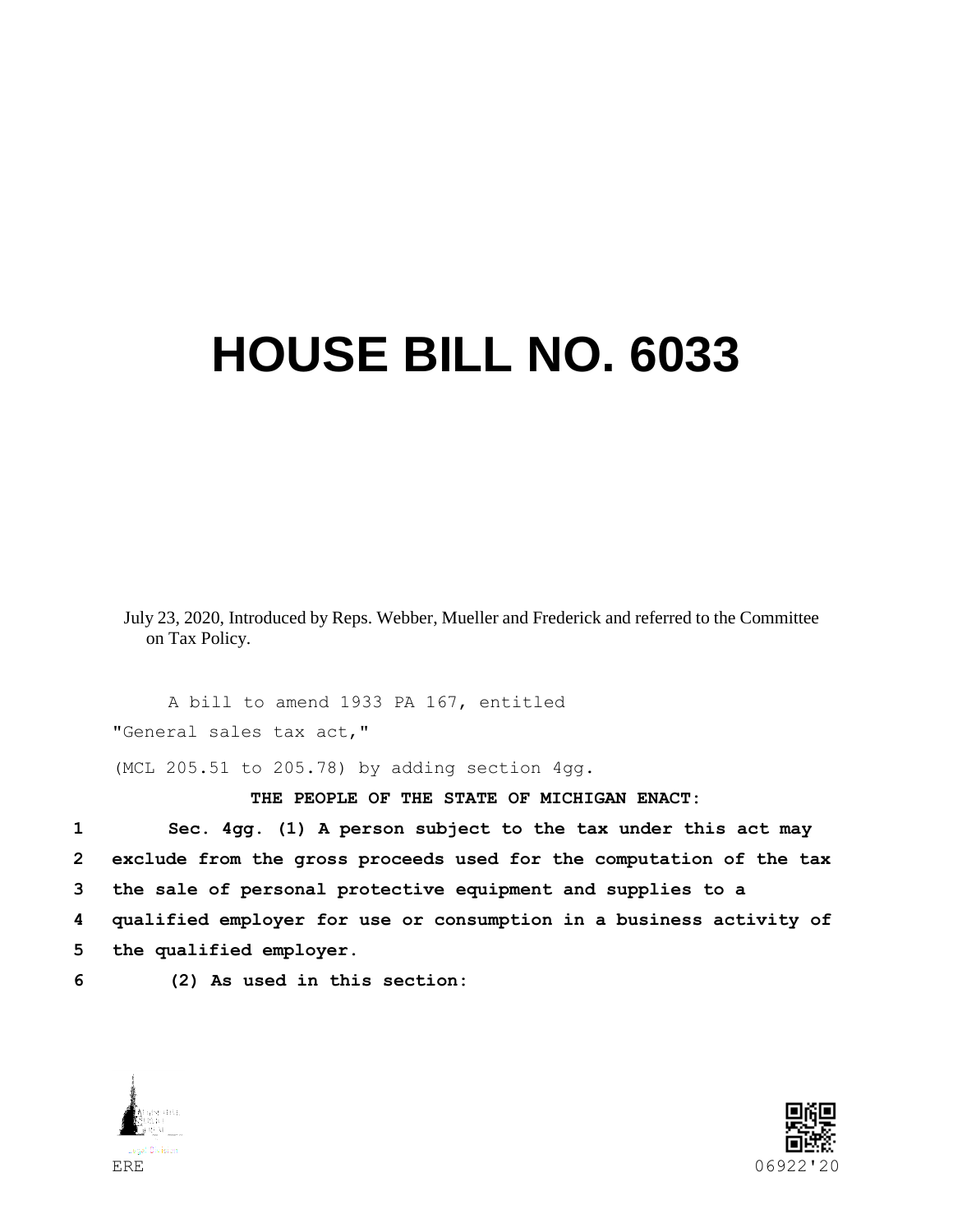**(a) "Business activity" means that term as defined in section 603 of the income tax act of 1967, 1967 PA 281, MCL 206.603.**

 **(b) "COVID-19 safety protocol plan" means a COVID-19 exposure prevention, preparedness, and response plan that meets all of the following requirements:**

 **(***i***) Complies with any applicable law, including any applicable executive orders regarding safeguards to protect Michigan's workers from COVID-19.**

 **(***ii***) Is consistent with best practices for infection prevention and industrial hygiene.**

 **(***iii***) Promotes remote work to the fullest extent possible, including, but not limited to, increasing the number of telework-eligible employees.**

 **(***iv***) Implements enhanced cleaning, screening, testing, and contact tracing procedures and any additional infection-control measures that are reasonable in light of the work performed at the worksite and the rate of infection in the surrounding community.**

 **(c) "Disinfecting products" means products designed to disinfect or sanitize an individual, workplace, or protective equipment. Disinfecting products include, but are not limited to, antibacterial soap, disinfecting spray, disinfecting wipes, and hand sanitizer.**

 **(d) "Employer" means that term as defined in section 8 of the income tax act of 1967, 1967 PA 281, MCL 206.8.**

 **(e) "Personal protective equipment and supplies" means protective equipment and disinfecting products.**

 **(f) "Protective equipment" means items for human wear and designed as protection of the wearer against injury or disease or as protection against damage or injury of other persons or property**